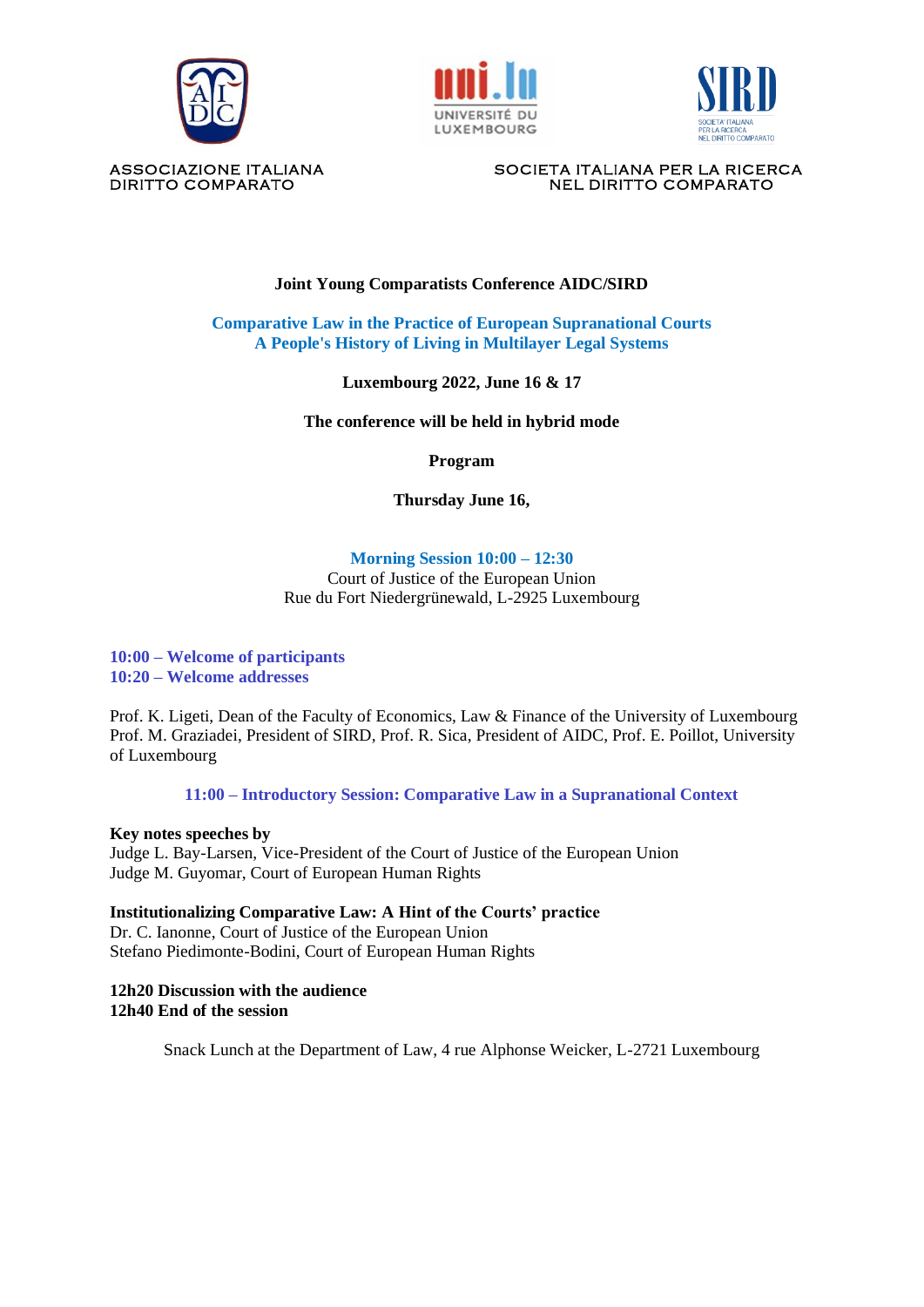





ASSOCIAZIONE ITALIANA SOCIETA ITALIANA PER LA RICERCA DIRITTO COMPARATO NEL DIRITTO COMPARATO

## **Afternoon Session 15:00 – 18:30**

Department of Law – Weicker Building – University of Luxembourg 4 rue Alphonse Weicker, L-2721 Luxembourg

## **People in their Environment**

**15:00 – 17:00**

**Session 1: Living in the Context of Coordinated Legal Systems – Chair Judge R. Sabato** 

**M. Di Donato:** *The Promotion of Rule of Law in the Decisions of the European Supranational Courts: An Overview of the Concept through National Identities and Multilayer legal systems*

**I. Spadaro:** *Prospects of EU Defence of the Rule of Law in the Face of some Jurisprudential anti-European trends*

**J. Claasse:** *A Bottom-Up Assessment of the Obligation to Refer Preliminary Questions*

**D. Zecca:** *Blanket Restrictions on Voting Rights: The Limitation of the Access to Suffrage in the Multilevel Dynamics*

**D. Gianti:** *The Several Functions of "Just Satisfaction" in the Case-Law of the European Court of Human Rights. A Comparison with the Traditional Functions of Tort Law Developed at a National Level*

**Session 2: People's Identity and Dignity Chair - Someone from the Judiciary – Chair Prof. E. Calzolaio**

**M. Rizzuti:** *Family Law and Migration in Europe: Between Pluralism and the Enforcement of Gender Equality*

**C. Graziani:** *Counterterrorism and the Use of Torture: A "Failed" Transatlantic Dialogue among Courts?* 

**M. Lysienia:** *Comparing Human Rights Standards: Judicial Dialogue between the ECHR and CJEU on Asylum and Return*

**M. Di Maggio:** *The Phenomenon of Whistleblowing in Europe, between Rulings of the European Court of Human Rights and the Need for Standardization of National Legal Systems* 

**17:00 – 18:30**

**Session 3: People in their Everyday Life – Chair Prof. C. Amato** 

**L. Hornkohl & V. Bruno:** *Entropy in Progress - A Comparative Outlook on Standing in the Climate Actions Across the EU* 

**E. Negre:** *Defining Autonomous Concepts through the Comparative Method of Interpretation: The Example of Professional Activity in European Consumer Law*

**K. De Blasio:** *Comparative Law Method in the Opinions of Advocates General: The Case of Product Liability* 

**P. Valerio:** *Legal Comparison as Driving Force for Housing Rights in Europe: The CJEU and the ECHR trails*